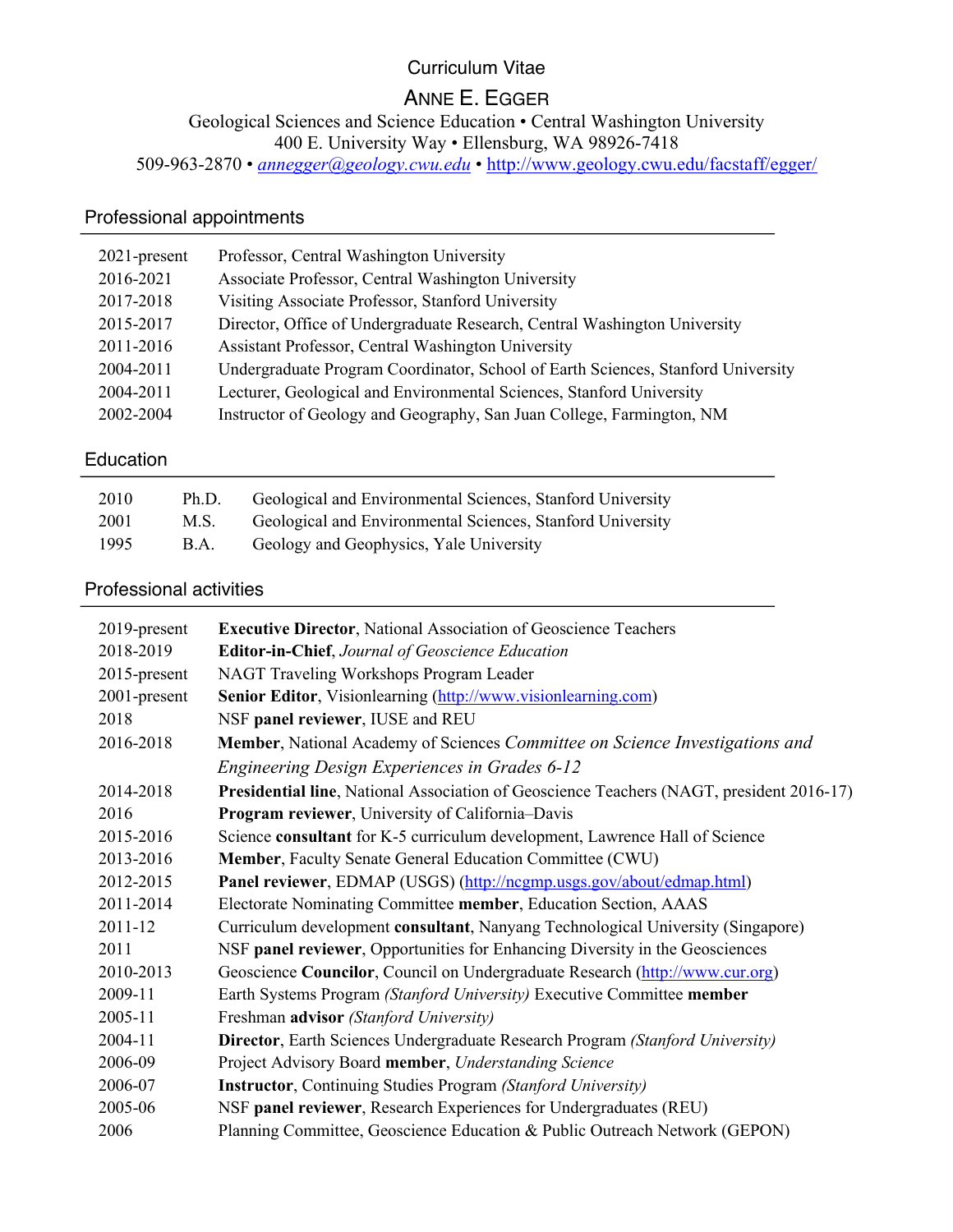| Egger     | Curriculum Vitae                                              |  |
|-----------|---------------------------------------------------------------|--|
| 1999-2006 | Main Presenter, BASEE and PS3 Content Institutes for Teachers |  |

#### Honors and Awards

#### Funded grants

## *National Science Foundation*

|           | \$1,998,923 PI, Enabling Future Teachers to Experience Science Investigation and Engineering Design in |
|-----------|--------------------------------------------------------------------------------------------------------|
|           | Introductory Undergraduate STEM Classrooms (IUSE, 2020–2023)                                           |
| \$360.039 | PI, REU Site: Hazards and Risks of Climate Change in the Pacific Northwest (REU, 2016-19)              |

- \$300,000 Co-PI, Engaging Local Communities in Geoscience Pathways (INCLUDES, 2016-18)
- \$298,289 Co-PI, Collaborative Research: The Next Generation of STEM Teacher Preparation in Washington State (IUSE, 2016-2020)
- \$10,000,000 Co-PI, InTeGrate: Interdisciplinary Teaching about Earth for a Sustainable Future (STEP Center, 2011-19)

#### *US Geological Survey*

- \$61,851 PI, Earthquake Hazard Assessment of the Winter Rim fault system, Eastern Oregon (NEHRP, 2015-16)
- \$17,500 PI, Volcano-tectonic history of the northern Warner Range, northeastern California (EDMAP, 2012-13)

#### *NASA*

\$561,425 Co-PI, Long-term earthquake hazards and groundwater resources in a tectonically active region: Critical insights from UAS (ROSES: UAS-Enabled Earth Science, 2011-13)

#### *Central Washington University (Internal)*

| \$2900 | CWU Foundation Len Thayer Grant (2020)                                                    |
|--------|-------------------------------------------------------------------------------------------|
| \$2364 | School of Graduate Studies and Research Faculty Research Grant (2019)                     |
| \$6475 | Center for Excellence in Science and Math Education (CESME) Faculty Workload Grant (2013) |
| \$3000 | College of the Sciences Faculty Summer Grant (2012)                                       |

#### Invited talks *(since 2015)*

| 2020 | National Academies of Science, Engineering, and Medicine workshop, Education for Living in a |
|------|----------------------------------------------------------------------------------------------|
|      | Changing Climate                                                                             |
| 2020 | National Academies of Science, Engineering, and Medicine Symposium, Advancing a Systems      |
|      | Approach to Studying the Earth                                                               |
| 2019 | Trinity University, Collaborative for Teaching and Learning                                  |
| 2018 | University of North Carolina, Geological Sciences Seminar                                    |
| 2017 | Seattle March for Science                                                                    |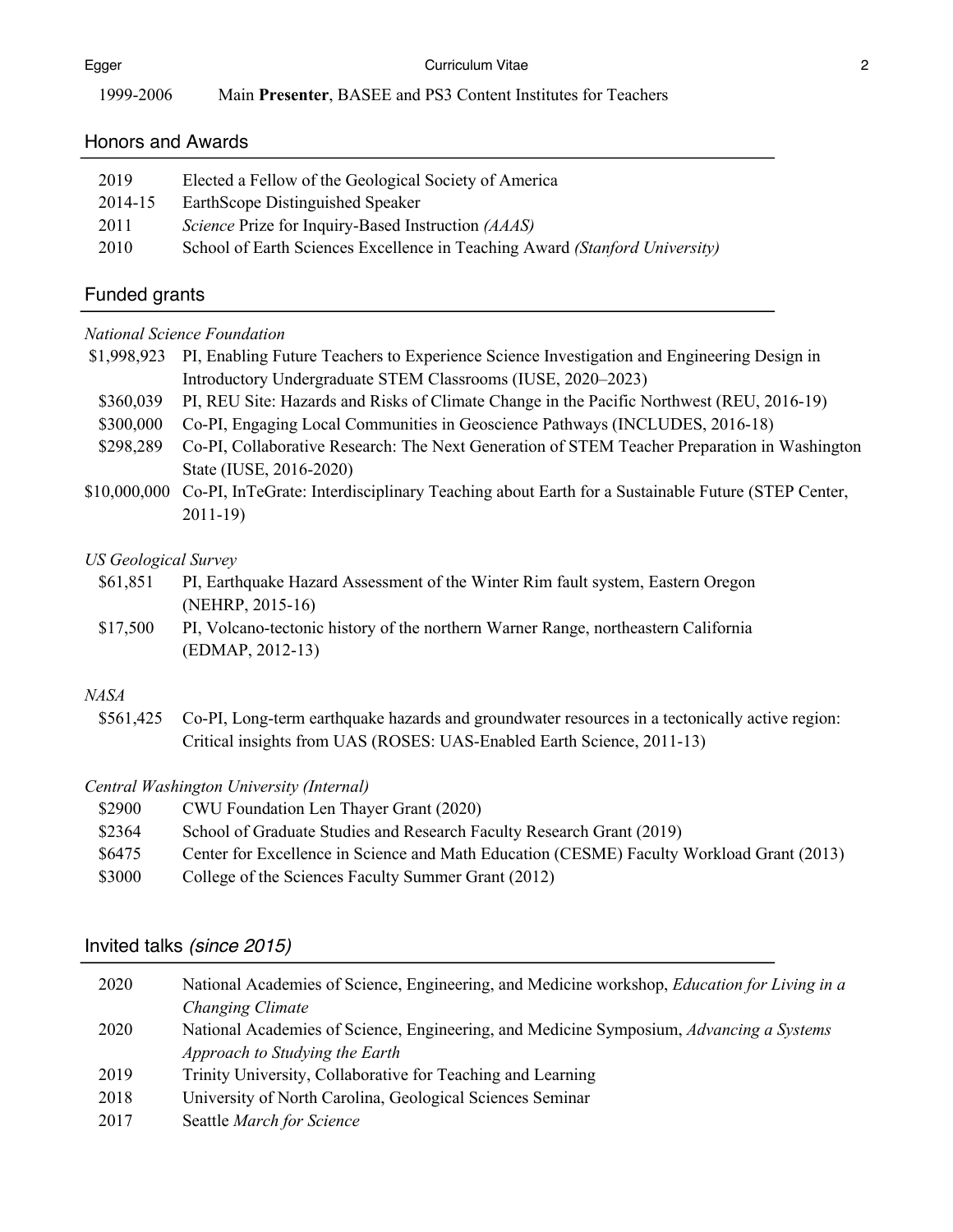| Egger | Curriculum Vitae                                                                             | 3 |
|-------|----------------------------------------------------------------------------------------------|---|
| 2017  | GSA Annual Meeting, Session T124. Practical Advice for In-Service and Pre-Service K-12 Earth |   |
|       | Science Teacher Preparation and Professional Development                                     |   |
| 2016  | Portland State University, Geology department seminar                                        |   |
| 2015  | American Geophysical Union Fall Meeting, Session ED23F Climate Literacy: Research and        |   |
|       | Evaluation at the Intersection of Barriers, Science Literacy, and Misconceptions             |   |
| 2015  | GSA Annual Meeting, Session T84. Practical Faculty-Related Issues & Trans-Disciplinary       |   |
|       | Pedagogical Strategies Associated with Classroom Transformation                              |   |
| 2015  | American Association of Physics Teachers Annual Meeting                                      |   |
|       |                                                                                              |   |

## Professional development workshops led *(since 2015)*

| 2021 | 1 (Traveling workshop at the University of Montana)                                                                                                                                                                                        |
|------|--------------------------------------------------------------------------------------------------------------------------------------------------------------------------------------------------------------------------------------------|
| 2020 | 2 (3-day workshop at Earth Educators' Rendezvous, 1/2-day AGU Heads and Chairs)                                                                                                                                                            |
| 2019 | 3 (Traveling workshops at University of the Pacific (2 days) and AGU meeting $(\frac{1}{2}$ -day), $\frac{1}{2}$ -day                                                                                                                      |
|      | JGE workshop at Earth Educators' Rendezvous)                                                                                                                                                                                               |
| 2018 | 4 (1/2-day NAGT workshop at AGU, 2-day Traveling Workshop at Boise State University, 3-day                                                                                                                                                 |
|      | InTeGrate workshop for K-12 teachers, 1-day InTeGrate workshop for Stanford graduate<br>students)                                                                                                                                          |
| 2017 | 4 (Traveling workshops at California State University–San Bernardino (2 days) and University of<br>Hawaii (1/2-day), 2-day NAGT workshop at Earth Educators' Rendezvous, 1/2-day InTeGrate<br>workshop at GSA Cordilleran Section Meeting) |
| 2016 | 3 (1/2-day NAGT workshop at AGU, 2-day InTeGrate workshop for Stanford graduate students, 2-<br>day workshop at Earth Educators' Rendezvous)                                                                                               |
| 2015 | 3 (1-day Traveling Workshop at UW-Tacoma, 2-day InTeGrate workshop for Stanford graduate<br>students, 2-day workshop at Earth Educators' Rendezvous)                                                                                       |
|      |                                                                                                                                                                                                                                            |

## Books

- Gosselin, D.C., Egger, A. E., and Taber, J.J., eds., 2019, Interdisciplinary Teaching about Earth and the Environment for a Sustainable Future. AESS Interdisciplinary Environmental Studies and Sciences Series, Springer International Publishing, doi: 10.1007/978-3-030-03273-9
- National Academies of Sciences, Engineering, and Medicine, 2018, *Science and Engineering for Grades 6-12: Investigation and Design at the Center*. Washington, DC: The National Academies Press. https://doi.org/10.17226/25216.

Carpi, A. and Egger, A.E., 2011, The Process of Science. Visionlearning, Inc.: New Canaan, CT (also available online at http://www.visionlearning.com)

Carpi, A. and Egger, A.E., 2009, *Natural Science*, 6<sup>th</sup> Edition. Kendall-Hunt, Dubuque, IA (also available online at http://www.visionlearning.com/library)

Publications *(\* = student co-author)*

- Viskupic, K., Egger, A. E., McFadden, R. R., & Schmitz, M. D., 2020, Comparing desired workforce skills and reported teaching practices to model students' experiences in undergraduate geoscience programs. *Journal of Geoscience Education*, 1-16. https://doi.org/10.1080/10899995.2020.1779568
- McFadden, R. R., Viskupic, K., & Egger, A. E., 2019, Faculty self-reported use of quantitative and data analysis skills in undergraduate geoscience courses. *Journal of Geoscience Education*, 1-14. https://doi.org/10.1080/10899995.2019.1700595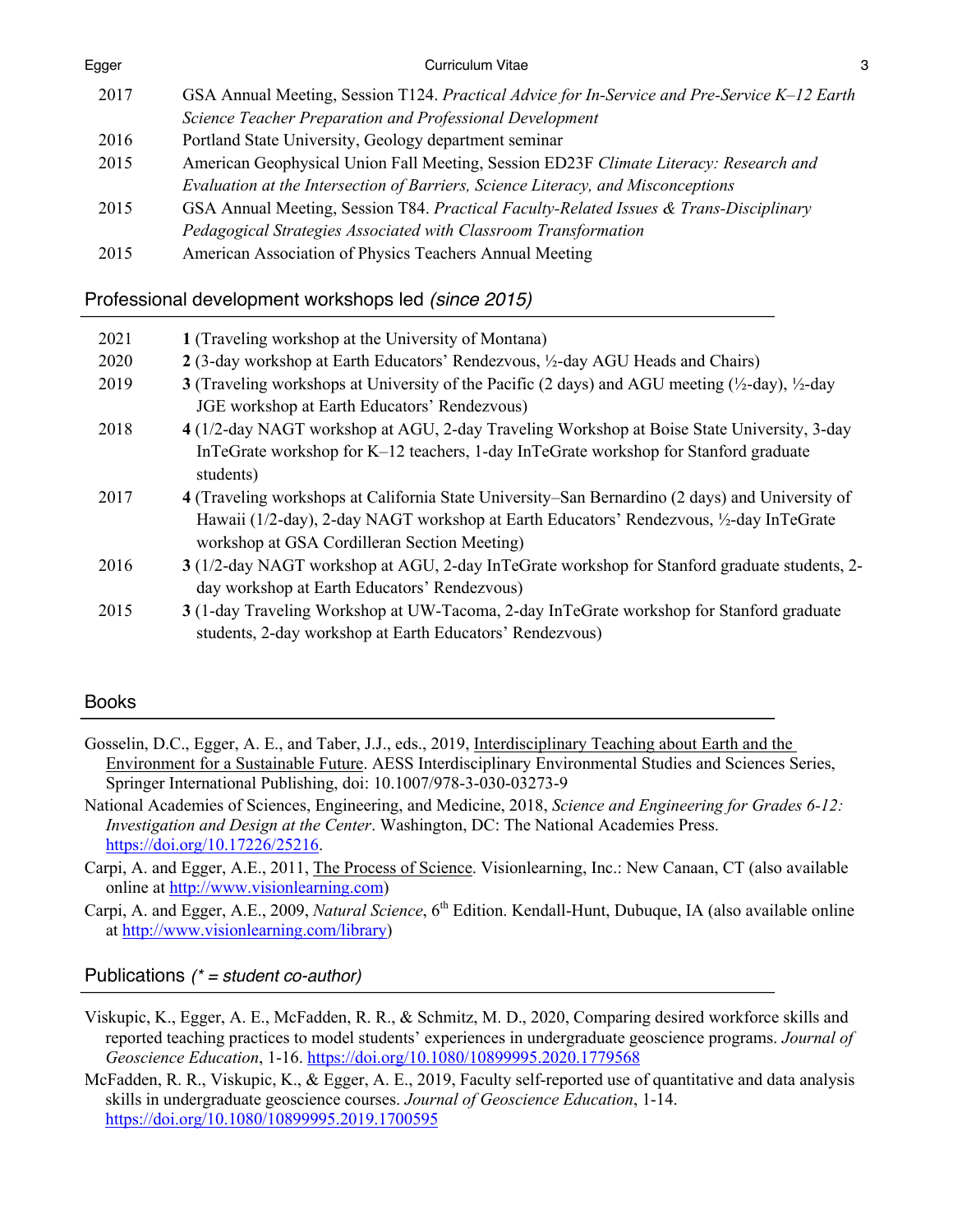#### Egger Curriculum Vitae 4

- Egger, A. E., Viskupic, K., and Iverson, E., 2019, Results of the National Geoscience Faulty Survey (2004-2016). Northfield, MN: National Association of Geoscience Teachers, 82 p. https://serc.carleton.edu/NAGTWorkshops/CE\_geo\_survey/index.html
- Egger, A. E., 2019, The role of introductory geoscience courses in preparing teachers—and all students—for the future: Are we making the grade? *GSA Today*, v. 29, https://doi.org/10.1130/GSATG393A.1
- Egger, A. E., Bruckner, M. Z., Birnbaum, S. J., and Gilbert, L. A., 2019, Developing effective interdisciplinary curricular materials, *in* Gosselin, D. C., Egger, A. E., and Taber, J. J., eds., Interdisciplinary Teaching about Earth and the Environment for a Sustainable Future. Springer International Publishing
- Gosselin, D. C., Manduca, C. A., Bralower, T. J., and Egger, A.E., 2019, Preparing Students to Address Grand Challenges and Wicked Problems: The InTeGrate Approach, *in* Gosselin, D. C., Egger, A. E., and Taber, J. J., eds., Interdisciplinary Teaching about Earth and the Environment for a Sustainable Future, Springer International Publishing.
- Steer, D., Iverson, E., Egger, A. E., Kastens, K., Manduca, C., & McConnell, D., 2019, InTeGrate materials development: A framework and process for developing curricular materials that address grand challenges facing society, *in* Gosselin, D. C., Egger, A. E., and Taber, J. J., eds., Interdisciplinary Teaching about Earth and the Environment for a Sustainable Future. Springer International Publishing
- Ritzinger, B.\*, Glen, J.M.G., and Egger, A.E., *in review*, Resolving a detailed tectonic history using paleomagnetic correlation and mapping: Faulting, volcanism, and vertical-axis rotation in the northwestern Basin and Range. *Geochemistry, Geophysics, Geosystems.*
- Egger, A. E., Weldon, R. J., Langridge, R. M., Ibarra, D. E., Marion, B.\*, & Hall, J.\*, 2018, The influence of pluvial lake cycles on earthquake recurrence in the northwestern Basin and Range, USA. In S. W. Starratt  $\&$ M. R. Rosen (Eds.), *From Saline to Freshwater: The Diversity of Western Lakes in Space and Time* (Special Paper 536). Boulder, CO: Geological Society of America.
- Egger, A. E., Marion, B.\*, & Hall, J.\*, 2017, Combined high-resolution topographic analysis and paleoshoreline dating reveal spatio-temporal variability in slip rates on low-strain-rate normal faults. In *8th International INQUA Meeting on Paleoseismology, Active Tectonics and Archeoseismology (PATA)*. Blenheim, New Zealand.
- Egger, A. E., Kastens, K. A., & Turrin, M. K., 2017, Sustainability, the Next Generation Science Standards, and the education of future teachers. *Journal of Geoscience Education*, v. 65, no. 2, p. 168-184, doi: 10.5408/16- 174.1
- Grose, T. L. T., Egger, A. E., & O'Neal, M. D., 2017, Preliminary Geologic Map of the Cedarville  $30' \times 60'$ Quadrangle, California. *California Geological Survey*. http://www.conservation.ca.gov/cgs/rghm/rgm/Pages/preliminary\_geologic\_maps.aspx
- Athens, N., Glen, J.M.G., Klemperer, S., Egger, A.E., Fontiveros, V., 2015, Hidden intra-basin extension: Evidence for dike-fault interaction from magnetic, gravity, and seismic reflection data in Surprise Valley, NE California. *Geosphere*, v. 12, no. 1, doi:10.1130/GES01173.1
- Ibarra, D.E.\*, Egger, A.E., Weaver, K.L., Harris, C.R., Maher, K., 2014. Rise and fall of late Pleistocene pluvial lakes in response to reduced evaporation and precipitation: Evidence from Lake Surprise, California. *Geological Society of America Bulletin* B31014.1, 30.
- Egger, A.E., Glen, J.M.G., McPhee, D.K., 2014. Structural controls on geothermal circulation in Surprise Valley, California: A re-evaluation of the Lake City fault zone. *Geological Society of America Bulletin* 126, 523-531.
- Egger, A. E. and Carpi, A., 2013, Revealing data in science: Using and teaching about data-based graphics for analysis and display, in Finson, K. D. and Pederson, J., eds., Visual Data and Their Use in Science Education; Charlotte, NC: Information Age Publishing (INVITED)
- Egger, A. E., 2012, Engaging Students in Earthquakes via Real-Time Data and Decisions: *Science*, v. 336, no. 6089, p. 1654-1655, doi: 10.1126/science.1214293 (INVITED)
- Egger, A.E. and Klemperer, S.L., 2011, Recruiting Students into the Earth Sciences through Undergraduate Research: *CUR Quarterly*, v. 32, no. 2, p. 22-31
- Egger, A.E. and Miller, E.L., 2011, Evolution of the northwestern margin of the Basin and Range: The geology and extensional history of the Warner Range and environs, northeastern California: *Geosphere*, v. 7, no. 3, p. 756-773, doi: 10.1130/GES00620.1